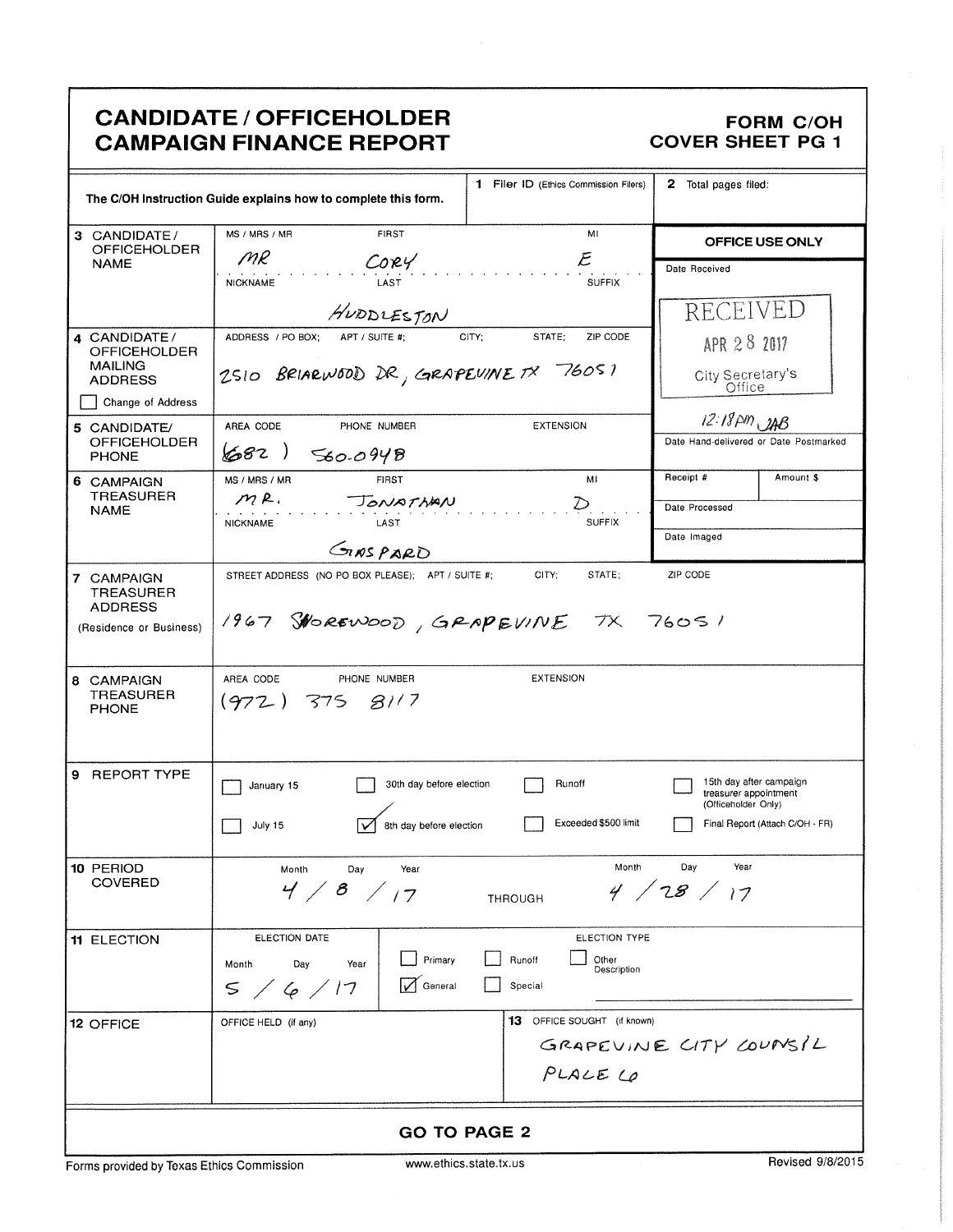## CANDIDATE / OFFICEHOLDER<br>CAMPAIGN FINANCE REPORT COVER SHEET PG 2 **CAMPAIGN FINANCE REPORT**

| 14 C/OH NAME                                                                                                                                                                                   | CORY HUDDLESTON                                                                                                                                                                                                                                                                                                                                                                                  |                                                                                             | <b>15</b> Filer ID (Ethics Commission Filers) |  |  |
|------------------------------------------------------------------------------------------------------------------------------------------------------------------------------------------------|--------------------------------------------------------------------------------------------------------------------------------------------------------------------------------------------------------------------------------------------------------------------------------------------------------------------------------------------------------------------------------------------------|---------------------------------------------------------------------------------------------|-----------------------------------------------|--|--|
| <b>16 NOTICE FROM</b><br>POLITICAL<br>COMMITTEE(S)                                                                                                                                             | THIS BOX IS FOR NOTICE OF POLITICAL CONTRIBUTIONS ACCEPTED OR POLITICAL EXPENDITURES MADE BY POLITICAL COMMITTEES TO<br>SUPPORT THE CANDIDATE / OFFICEHOLDER. THESE EXPENDITURES MAY HAVE BEEN MADE WITHOUT THE CANDIDATE'S OR OFFICEHOLDER'S<br>KNOWLEDGE OR CONSENT. CANDIDATES AND OFFICEHOLDERS ARE REQUIRED TO REPORT THIS INFORMATION ONLY IF THEY RECEIVE NOTICE<br>OF SUCH EXPENDITURES. |                                                                                             |                                               |  |  |
|                                                                                                                                                                                                | <b>COMMITTEE TYPE</b>                                                                                                                                                                                                                                                                                                                                                                            | <b>COMMITTEE NAME</b>                                                                       |                                               |  |  |
|                                                                                                                                                                                                | <b>GENERAL</b>                                                                                                                                                                                                                                                                                                                                                                                   |                                                                                             |                                               |  |  |
|                                                                                                                                                                                                | SPECIFIC                                                                                                                                                                                                                                                                                                                                                                                         | <b>COMMITTEE ADDRESS</b>                                                                    |                                               |  |  |
|                                                                                                                                                                                                |                                                                                                                                                                                                                                                                                                                                                                                                  | COMMITTEE CAMPAIGN TREASURER NAME                                                           |                                               |  |  |
|                                                                                                                                                                                                |                                                                                                                                                                                                                                                                                                                                                                                                  |                                                                                             |                                               |  |  |
| <b>Additional Pages</b>                                                                                                                                                                        |                                                                                                                                                                                                                                                                                                                                                                                                  |                                                                                             |                                               |  |  |
|                                                                                                                                                                                                |                                                                                                                                                                                                                                                                                                                                                                                                  | COMMITTEE CAMPAIGN TREASURER ADDRESS                                                        |                                               |  |  |
|                                                                                                                                                                                                |                                                                                                                                                                                                                                                                                                                                                                                                  |                                                                                             |                                               |  |  |
| <b>17 CONTRIBUTION</b>                                                                                                                                                                         | 1.                                                                                                                                                                                                                                                                                                                                                                                               | TOTAL POLITICAL CONTRIBUTIONS OF \$50 OR LESS (OTHER THAN                                   | \$                                            |  |  |
| <b>TOTALS</b>                                                                                                                                                                                  |                                                                                                                                                                                                                                                                                                                                                                                                  | PLEDGES, LOANS, OR GUARANTEES OF LOANS), UNLESS ITEMIZED                                    | Õ                                             |  |  |
|                                                                                                                                                                                                | 2.                                                                                                                                                                                                                                                                                                                                                                                               | <b>TOTAL POLITICAL CONTRIBUTIONS</b><br>(OTHER THAN PLEDGES, LOANS, OR GUARANTEES OF LOANS) | \$<br>625.00                                  |  |  |
| <b>EXPENDITURE</b><br>3.<br>TOTAL POLITICAL EXPENDITURES OF \$100 OR LESS,<br>\$<br><b>TOTALS</b><br>UNLESS ITEMIZED                                                                           |                                                                                                                                                                                                                                                                                                                                                                                                  | 269.83                                                                                      |                                               |  |  |
|                                                                                                                                                                                                | 4.                                                                                                                                                                                                                                                                                                                                                                                               | <b>TOTAL POLITICAL EXPENDITURES</b>                                                         | \$                                            |  |  |
| <b>CONTRIBUTION</b><br><b>BALANCE</b>                                                                                                                                                          | TOTAL POLITICAL CONTRIBUTIONS MAINTAINED AS OF THE LAST DAY<br>5.<br>OF REPORTING PERIOD                                                                                                                                                                                                                                                                                                         |                                                                                             | 393.23                                        |  |  |
| <b>OUTSTANDING</b><br><b>LOAN TOTALS</b>                                                                                                                                                       | TOTAL PRINCIPAL AMOUNT OF ALL OUTSTANDING LOANS AS OF THE<br>6.<br>\$<br>LAST DAY OF THE REPORTING PERIOD                                                                                                                                                                                                                                                                                        |                                                                                             |                                               |  |  |
| 18 AFFIDAVIT                                                                                                                                                                                   |                                                                                                                                                                                                                                                                                                                                                                                                  |                                                                                             |                                               |  |  |
| I swear, or affirm, under penalty of perjury, that the accompanying report is<br>true and correct and includes all information required to be reported by me<br>under Title 15, Election Code. |                                                                                                                                                                                                                                                                                                                                                                                                  |                                                                                             |                                               |  |  |
| a <sup>annin</sup> n,                                                                                                                                                                          | <b>TARA A. BROOKS</b>                                                                                                                                                                                                                                                                                                                                                                            |                                                                                             |                                               |  |  |
|                                                                                                                                                                                                | Notary Public, State of Texas                                                                                                                                                                                                                                                                                                                                                                    |                                                                                             |                                               |  |  |
| Comm. Expires 10-08-2018<br>Signature of Candidate or Officeholder<br>Notary ID 124357873                                                                                                      |                                                                                                                                                                                                                                                                                                                                                                                                  |                                                                                             |                                               |  |  |
|                                                                                                                                                                                                |                                                                                                                                                                                                                                                                                                                                                                                                  |                                                                                             |                                               |  |  |
| AFFIX NOTARY STAMP / SEALABOVE                                                                                                                                                                 |                                                                                                                                                                                                                                                                                                                                                                                                  |                                                                                             |                                               |  |  |
| this the $28H$                                                                                                                                                                                 |                                                                                                                                                                                                                                                                                                                                                                                                  |                                                                                             |                                               |  |  |
|                                                                                                                                                                                                |                                                                                                                                                                                                                                                                                                                                                                                                  |                                                                                             |                                               |  |  |
|                                                                                                                                                                                                |                                                                                                                                                                                                                                                                                                                                                                                                  | Taeg A Breaks                                                                               | Notagu Public                                 |  |  |
| Title of officer administering oath<br>Printed name of officer administering oath<br>Signature of officer administering oath                                                                   |                                                                                                                                                                                                                                                                                                                                                                                                  |                                                                                             |                                               |  |  |
| Forms provided by Texas Ethics Commission                                                                                                                                                      |                                                                                                                                                                                                                                                                                                                                                                                                  | www.ethics.state.tx.us                                                                      | Revised 9/8/2015                              |  |  |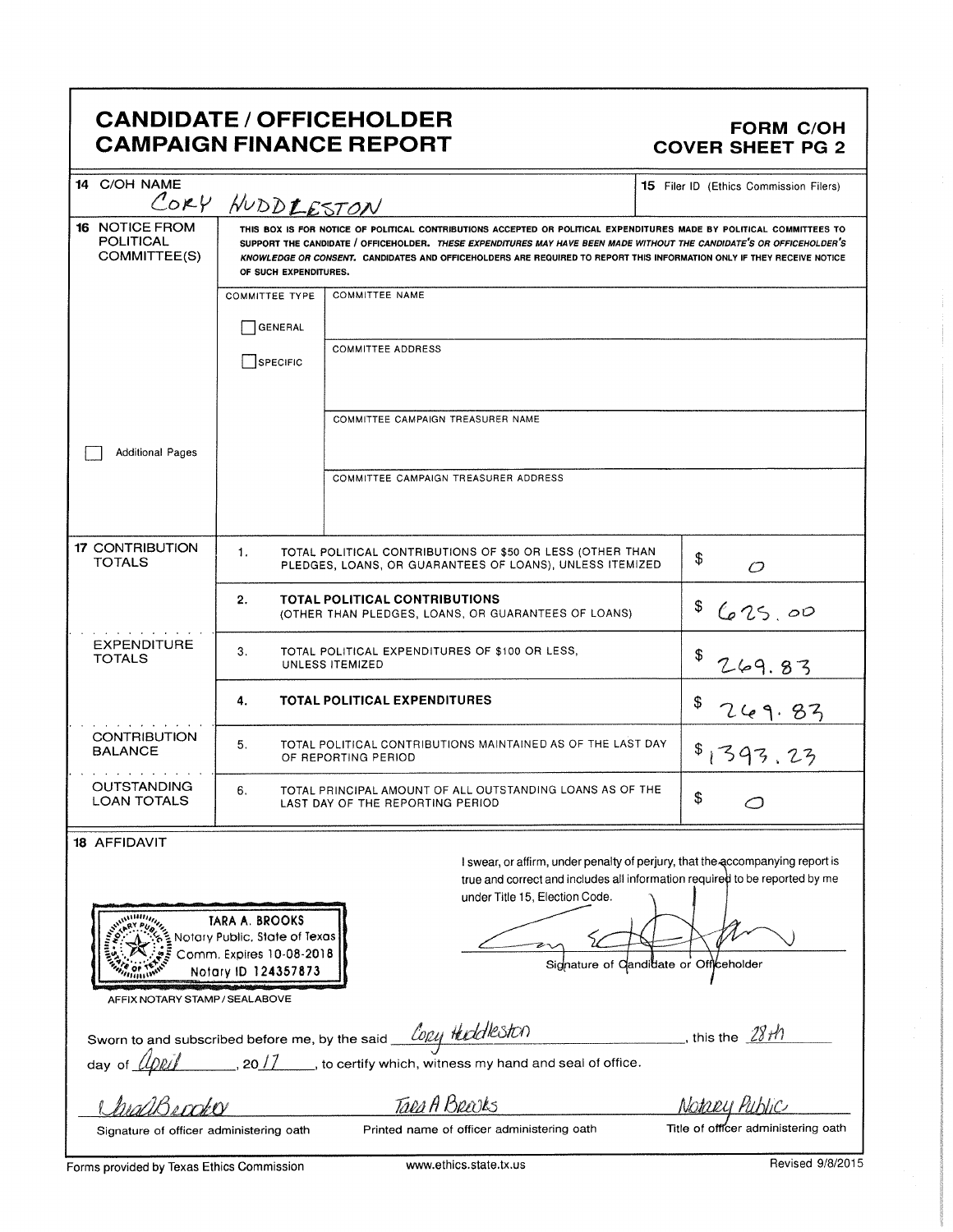## **SUBTOTALS - C/OH**

## **FORM C/OH** COVER SHEET PG 3

| 19 FILER NAME<br>20 Filer ID (Ethics Commission Filers)                                      |                                  |  |  |  |
|----------------------------------------------------------------------------------------------|----------------------------------|--|--|--|
| CORY HUBBLESTON                                                                              |                                  |  |  |  |
| 21 SCHEDULE SUBTOTALS<br><b>NAME OF SCHEDULE</b>                                             | <b>SUBTOTAL</b><br><b>AMOUNT</b> |  |  |  |
| 1.<br>SCHEDULE A1: MONETARY POLITICAL CONTRIBUTIONS                                          | 625.00<br>\$                     |  |  |  |
| 2.<br>SCHEDULE A2: NON-MONETARY (IN-KIND) POLITICAL CONTRIBUTIONS                            | \$                               |  |  |  |
| 3.<br>SCHEDULE B: PLEDGED CONTRIBUTIONS                                                      | \$                               |  |  |  |
| <b>SCHEDULE E: LOANS</b><br>4.                                                               | \$                               |  |  |  |
| 5.<br>SCHEDULE F1: POLITICAL EXPENDITURES MADE FROM POLITICAL CONTRIBUTIONS                  | \$<br>269.83                     |  |  |  |
| 6.<br>SCHEDULE F2: UNPAID INCURRED OBLIGATIONS                                               | \$                               |  |  |  |
| 7.<br>SCHEDULE F3: PURCHASE OF INVESTMENTS MADE FROM POLITICAL CONTRIBUTIONS                 | \$                               |  |  |  |
| 8.<br>SCHEDULE F4: EXPENDITURES MADE BY CREDIT CARD                                          | \$                               |  |  |  |
| 9.<br>SCHEDULE G: POLITICAL EXPENDITURES MADE FROM PERSONAL FUNDS                            | \$                               |  |  |  |
| 10.<br>SCHEDULE H: PAYMENT MADE FROM POLITICAL CONTRIBUTIONS TO A BUSINESS OF C/OH           | \$                               |  |  |  |
| 11.<br>SCHEDULE I: NON-POLITICAL EXPENDITURES MADE FROM POLITICAL CONTRIBUTIONS              | \$                               |  |  |  |
| SCHEDULE K: INTEREST, CREDITS, GAINS, REFUNDS, AND CONTRIBUTIONS<br>12.<br>RETURNED TO FILER | \$                               |  |  |  |
|                                                                                              |                                  |  |  |  |
|                                                                                              |                                  |  |  |  |
|                                                                                              |                                  |  |  |  |
|                                                                                              |                                  |  |  |  |
|                                                                                              |                                  |  |  |  |
|                                                                                              |                                  |  |  |  |
|                                                                                              |                                  |  |  |  |
|                                                                                              |                                  |  |  |  |
|                                                                                              |                                  |  |  |  |
|                                                                                              |                                  |  |  |  |
|                                                                                              |                                  |  |  |  |